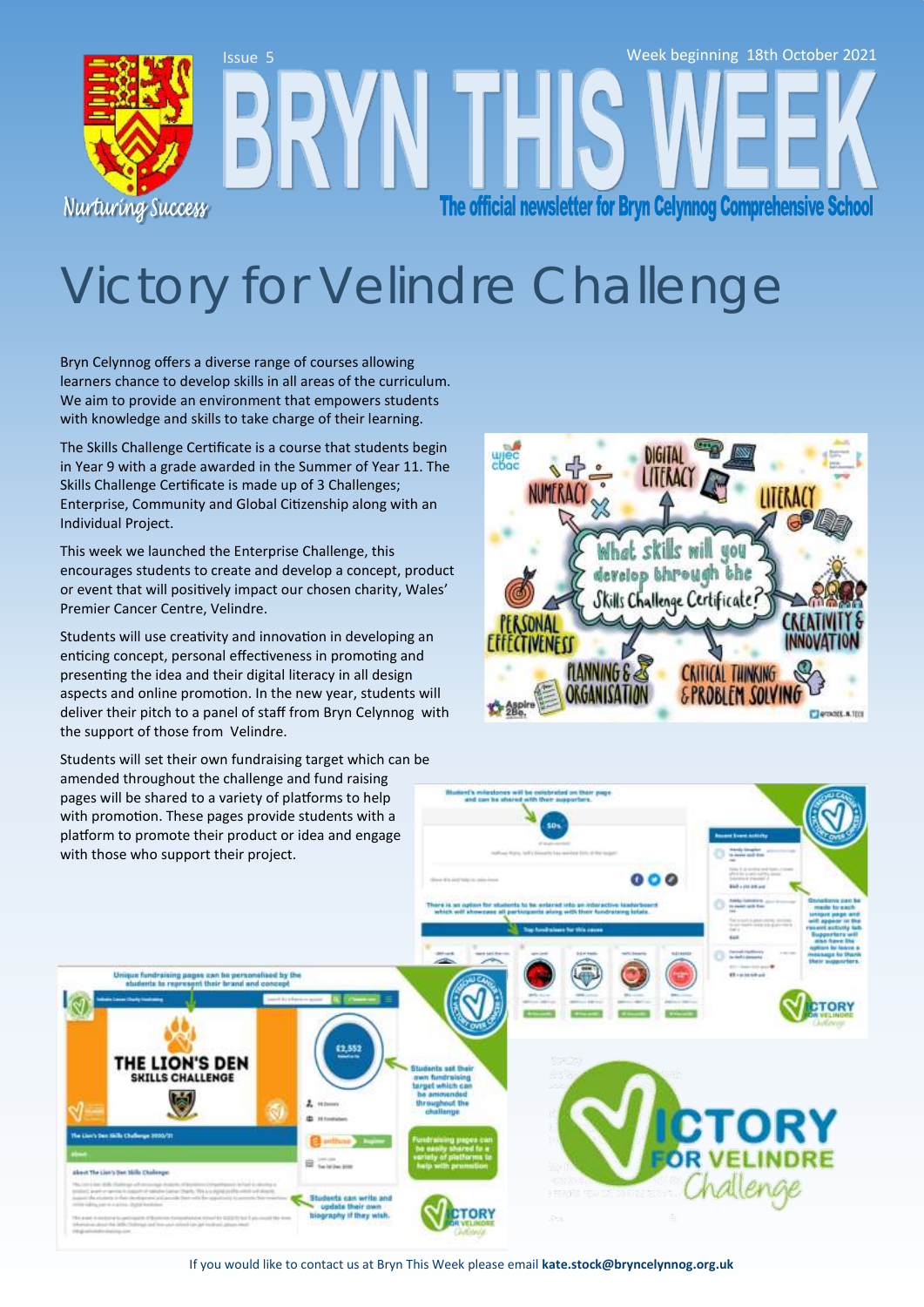

# Bryn Celynnog Girls Take on Tonyrefail Community School

On Wednesday this week a football team and a rugby team travelled from Tonyrefail to Bryn Celynnog to challenge the girls. Year 7 and 8 footballers and Year 9 and 10 rugby players were in action in the sunshine of a perfect autumn afternoon.



The young footballers made a fairly shaky start and conceded an early penalty. Thankfully goal keeper Kayla Jones was solidly behind the ball to make a clean save and keep the game level. This sparked the Bryn girls into action and they scorched into a 5-goal lead, the cutting edge of Sienna McCormack and Livy Kuropatwa proving irresistible. The

Tonyrefail girls rallied briefly to make it on to the score sheet before half time.

Bryn continued to dominate the second half and as Mr Varrall played all members of the squad



The visitors battled hard to score a further 2 goals but Bryn Celynnog were victorious 8 goals to three. They now move on to the next round of the cup. Da iawn ferched.

A great performance from the whole squad.

The older girls were on the rugby field and both teams were fielding many players who were enjoying their first taste of competitive



rugby union. Tonyrefail had powerful runners but the Bryn Celynnog team did not shirk the tackle. The commitment was admirable with all the girls giving everything they had on the field. Bryn Celynnnog fielded a couple of experienced players in their squad and as a result had better organisation. This coupled with some great speed meant that the girls scored on a regular basis. Lily May Trott and Katie Rees glided over the field stepping and sprinting away from forlorn defenders on several occasions. Power and persistence from Ruby Davies and Mali Ackerman further solidified the performance whilst Eden Skuse showed her skill and experience and was a constant threat. The Tonyrefail girls fought hard and will have learned a lot from their first competitive match. They scored a lovely try to open their rugby accounts.

Ruby David, Brook Woodard, Aimee Lynch and Layla

Mason-Dowden all flourished in the team making great contributions in attack and defence. Bryn ran out very comfortable winners scoring a dozen tries but overall the experience was a positive one for both teams as the girls enjoyed the challenge and will have learned a lot. Excellent to see rugby growing in our community.

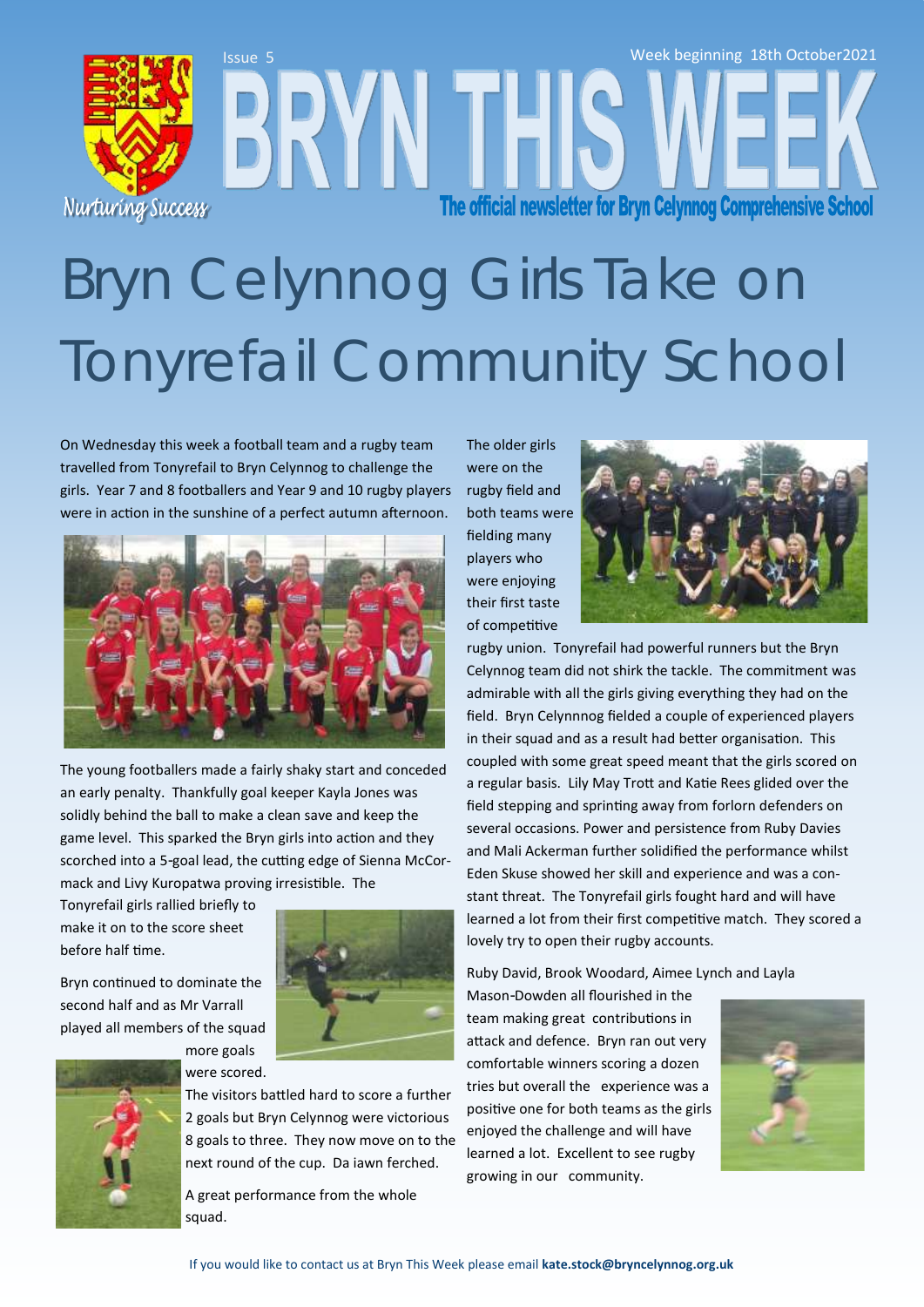# Issue 5 Week beginning 18th October2021 The official newsletter for Bryn Celynnog Comprehensive School Nurturing Success

# Bryn Celynnog Year 7 Rugby at Aberdare Community

It was the second visit of the month to the Sobell Centre for our Year 7 Rugby team as they travelled to take on ACS. It was a grey afternoon but the rain had stayed away and handling conditions were not that bad as the two teams lined up for kick off.

From the first whistle this proved to be a very competitive match with both sides showing great determination and effort. Bryn Celynnnog's team was slightly better in terms of organisation and relied on moving the ball into space in



order to make ground. This contrasted with the strong direct ball carrying of the hosts and made for an exciting game. With several players being asked to play out of position it took a little while for the team to find its feet but eventually the possession was maintained and the ACS defence was stretched allowing Rhys King to stride away for an opening score. This was to be the first of a stunning hat trick for Rhys and he enjoyed plenty of ball in hand with a move from wing to outside centre.

ACS were tough opponents though and many a barrelling run was halted just short of the try line. As the game wore on Bryn Celynnog made a raft of changes giving the whole squad time and experience on the pitch. Several of the boys in black are making great progress in the game and learning a lot form their training sessions and matches.

Lloyd Stallard had a very good game at scrum half and was a constant threat in attack, and a thorn in the side of the ACS boys in defence. He put Tom 'O Conner in for a try to complete a four try performance from the Bryn boys. Caiden Rees added 2 conversions to push the Bryn total to 24 points. ACS managed to close the gap with the last play of the match as they scored their third try to make it a  $24 - 19$  victory to the visitors in Black.

Well done to all the boys involved, from both teams. Another fixture played with excellent behaviour and sportsmanship all round.



If you would like to contact us at Bryn This Week please email **kate.stock@bryncelynnog.org.uk**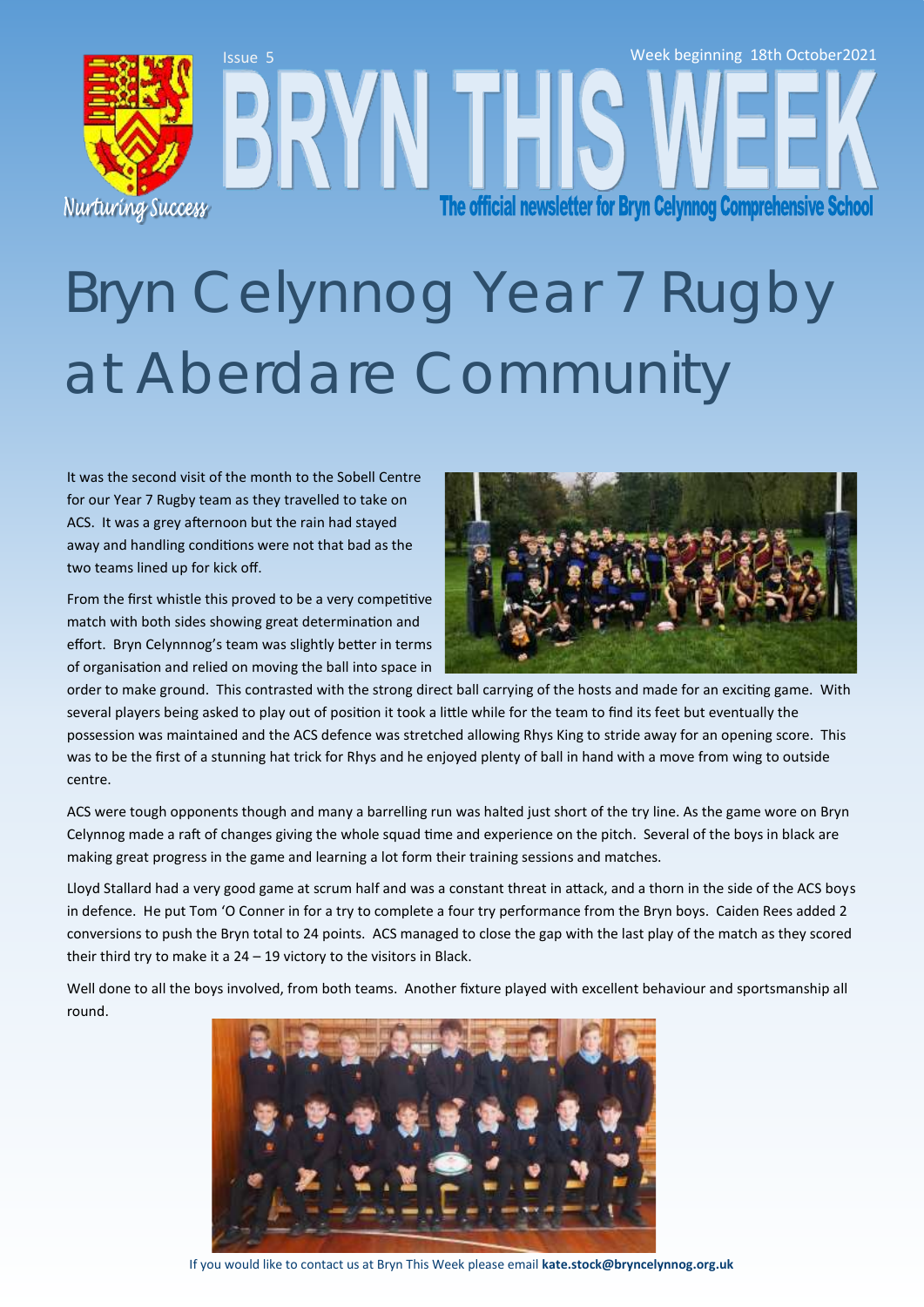

# Rugby Restart for Year 9

Bryn Celynnog's Year 9 Rugby team entertained Y Pant on Thursday afternoon and it proved to be an extremely tight affair.

The Bryn boys had not played together for over 18 months but despite this they fielded a full match day 23 which is very encouraging. Y Pant also had a full squad and in dry condi-



tions the two teams took to the field with eager anticipation.

From the outset it was evident that the teams were closely matched. Neither side managed to take control of the game and really create opportunities or gain any dominance. It was more a case of capitalising on the other team's errors and pressurising them in order to gain territory. The teams were fully committed at the tackle but both teams also struggled to create a decent platform from there to launch a meaningful attack.

Both teams showed variety in their games with Y Pant getting



a little more success when moving the ball wide whilst Bryn found territory by carrying hard in the tight confines of the blind side. Y Pant took the lead after about 15 minutes of toil and sweat and it was a typically

scrappy score from close range. Bryn Celynnog fought back with spirit and determination. This effort typified by Sam Morris and Lewis Rix in the back row who combined well in order to gain an attacking foothold. From a multi-phased drive Lewis Rix burrowed over to score wide out on the right. A great strike from the tee by Beauan Braine ensured that the extra 2 points were added for the conversion and scores were level at half time.

The second half was very similar to the first, again no dominance being achieved by either side. The Bryn squad showed its strength in depth as 8 changes were made and the boys who came on worked very hard. Many of the Bryn Celynnog squad were playing their first fully competitive rugby match, Finley Humphries, Cory Willicombe and Josh Russell all had

debuts that they should be proud of. Other boys were coming back to rugby after a long gap and they also stepped back in with great effort. Rio Rees was a constant threat in centre field and it was only desperate defence from Y



Pant that shackled him. In the final ten minutes Y Pant enjoyed some territorial advantage and despite being repelled several times by dogged defence, a fatal handling error at the back of a maul by Bryn Celynnog gifted Y Pant the decisive score.

This was a great disappointment to the home team but the boys should hold their heads high and after a great effort and some exciting new talent being unearthed on the pitch. We look forward to seeing them all in their next match.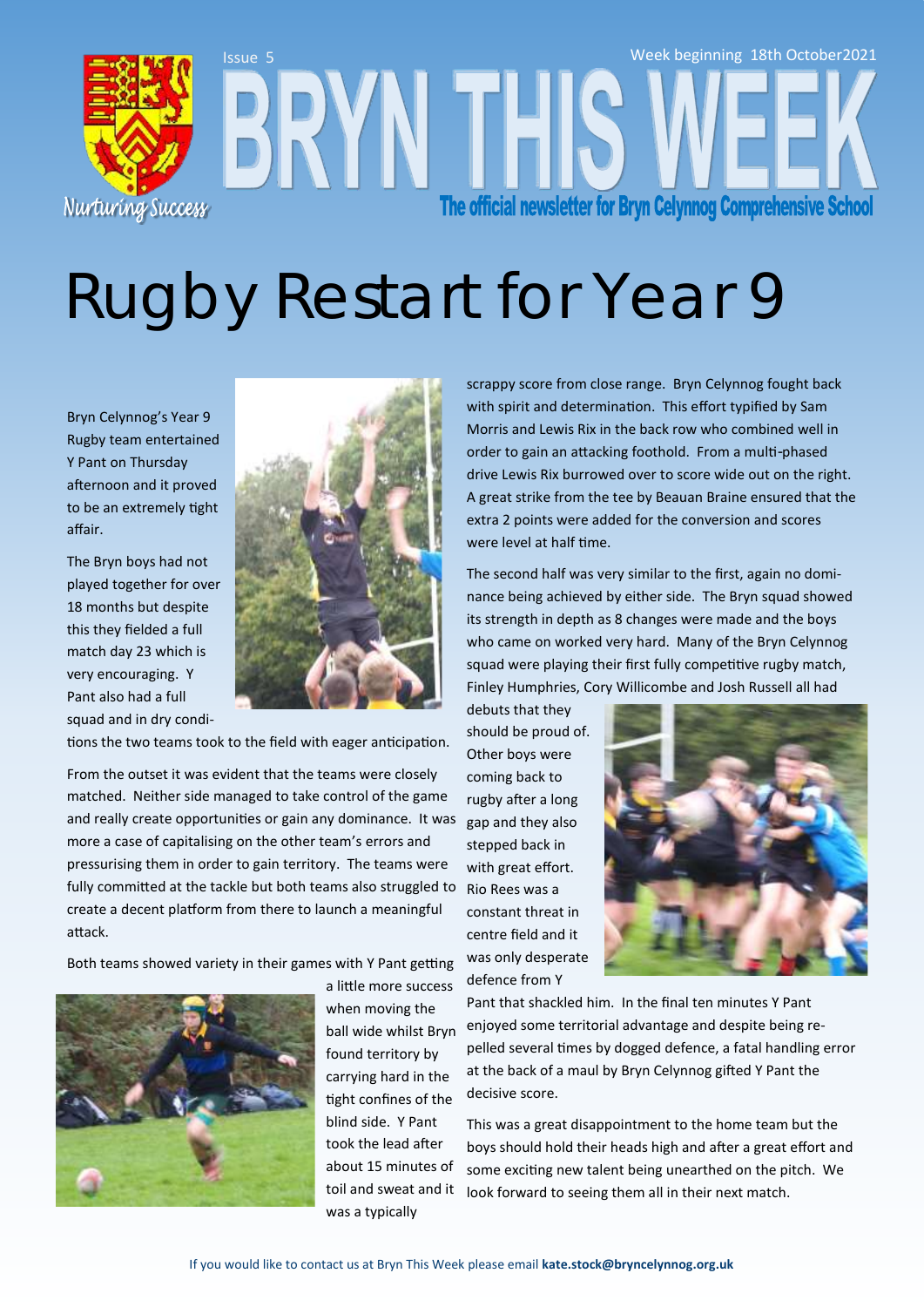

## Bryn Celynnog Year 8 Girls' Netball at Garth Owlg

After a full day in school with the rain lashing down as usual, both A and B teams were excited to play a competitive game of netball…indoors! The A's were up against a team who were defence dominant, therefore, Bryn struggled a little getting the ball into the attacking circle. The Bryn Celynnog girls' determination, motivation and grit got them through the game, where they showed excellent teamwork and mighty defence from Keeley Watson. Sadly, the girls lost the game after tremendous effort. The player of the match was given to Chloe Wren; her effort and skills allowed the team to play with fluency and control. Congratulations Chloe.

Round two: the B's were itching to get on from the side line, keen to know their positions and what was at stake for them. From the first centre pass the girls were in excellent flow giving accurate passes to one another, moving in the right places, and being a nuisance in defence. This time, it was Bryn Celynnog's turn to shine. The girls were scoring with almost every shot and eventually ended up winning the game with an impressive score of 10-2. Miss Birch-Hurst couldn't help but leap for joy after every shot was scored. "Da iawn" said the Garth Owlg girls. The player of the match was given to Amelia Jayne Greenwood for her excellent shooting in the circle.



## Key Stage 3

# Home Learning Schedule

## Autumn Term

**[Click here for the KS3 Home Learning Schedule for](https://bryncelynnog.org.uk/wp-content/uploads/2021/09/KS3-Homework-Schedule-2021-22_final.pdf)  the entire academic year (2021—2022)**

| Date       |            | <b>Homework</b>           |                        |
|------------|------------|---------------------------|------------------------|
| From       | То         | Core                      | <b>Non-Core</b>        |
| 06/09/2021 | 10/09/2021 | Welcome back!!!           |                        |
| 13/09/2021 | 17/09/2021 |                           |                        |
| 20/09/2021 | 24/09/2021 | English                   | Welsh                  |
| 27/09/2021 | 10/01/2021 | <b>Mathematics</b>        | Geography              |
| 04/10/2021 | 08/10/2021 | Science                   | <b>Expressive Arts</b> |
| 11/10/2021 | 15/10/2021 | English                   | Technology             |
| 18/10/2021 | 22/10/2021 | <b>Intervention Week</b>  |                        |
| 25/10/2021 | 29/10/2021 | <b>Half Term</b>          |                        |
| 01/11/2021 | 05/11/2021 | <b>Mathematics</b>        | PE                     |
| 08/11/2021 | 12/11/2021 | Science                   | ICT                    |
| 15/11/2021 | 19/11/2021 | English                   | Spanish                |
| 22/11/2021 | 26/11/2021 | <b>Mathematics</b>        | History                |
| 29/11/2021 | 03/12/2021 | Science                   | Technology             |
| 06/12/2021 | 10/12/2021 | English                   | <b>Expressive Arts</b> |
| 13/12/2021 | 17/12/2021 | <b>Intervention Week</b>  |                        |
| 20/12/2021 | 24/12/2021 | <b>Christmas Holidays</b> |                        |
| 27/12/2021 | 31/12/2021 |                           |                        |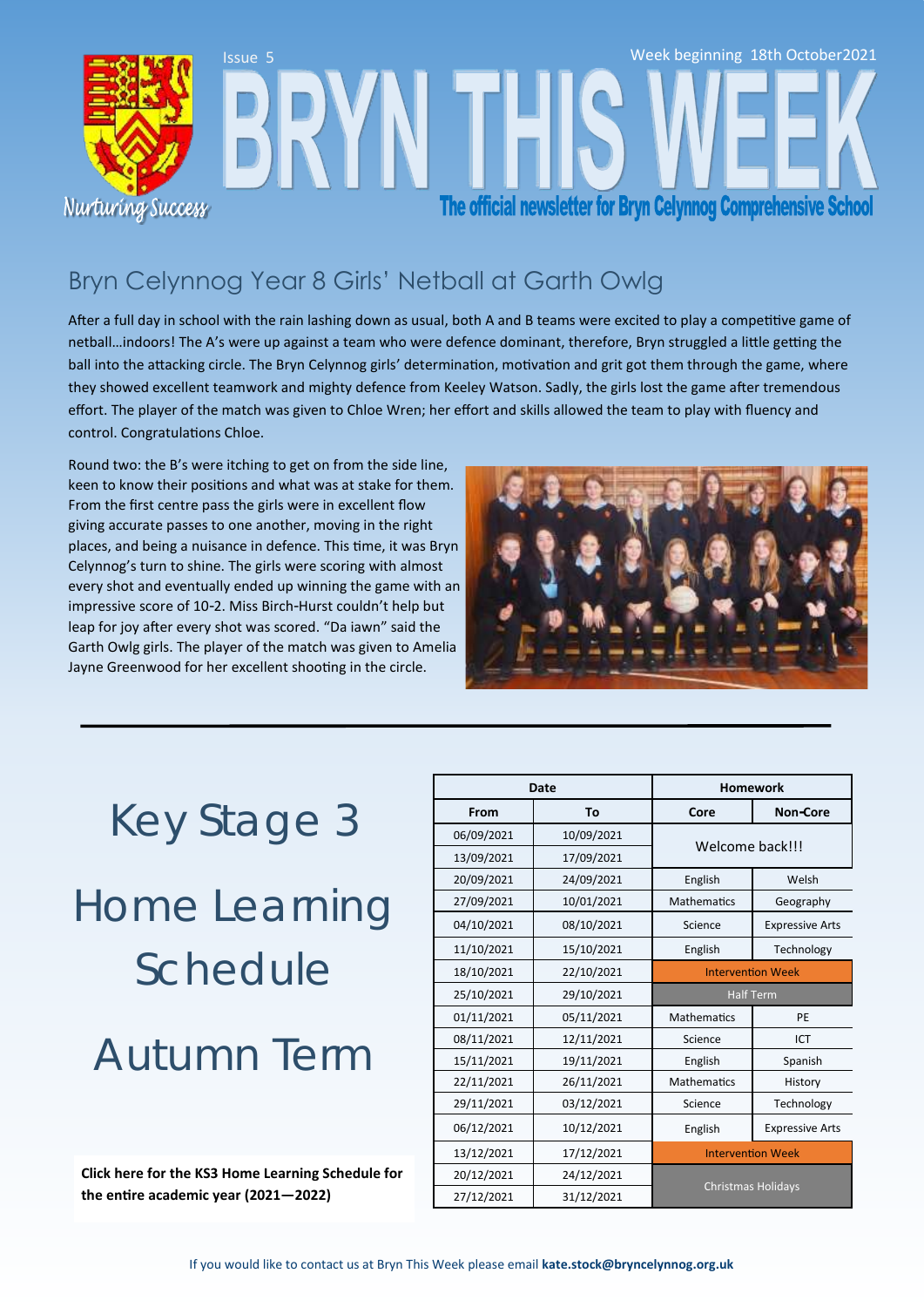Yr wythnos yn dechrau Hydref 18 2021

fficial newsletter for Bryn Celynnog Comprehensive

## **n** Office 365

Nurturing Success

Issue 5

All pupils at Bryn Celynnog have access to the latest Microsoft Office applications as well as other cloud-based services. Microsoft Office 365 is your Office in the cloud! It will allow you to create, collaborate, edit, communicate and save school work as well as homework on your online space.

You will be able to access work on a range of devices, including PCs, laptops, tablets and smart phones. Microsoft 365 can be accessed at home, in school or on the go, provided you have an internet connection. Students can access their 365 account with their school email via the link on the Bryn Celynnog Home page. [Login Web Page](https://www.office.com/)



All students have been invited to a [Microsoft Team](https://teams.microsoft.com/edustart) for each of their subject areas. Teams is used primarily as a communication channel but will also house learning resources and allow teachers to set assignments and homework.



**Forms you can use to answer your homework quizzes and receive instant feedback. Develop surveys and quizzes of your own and share with your peers and teachers.** 

Student email format: **username@bryncelynnog.org.uk** 

Password is the same as the password used to access the school network.

For help accessing your 365 account please select the link [O365 Help](https://bryncelynnog.org.uk/wp-content/uploads/2021/09/Accessing-your-Office-365-Account.pdf)

Or contact Mrs K Stock at [Kate.stock@bryncelynnog.org.uk](mailto:kate.stock@bryncelynnog.orguk) if you have any further queries regarding Office 365.

**Parental consent is required for students to access and use 365 applications.**

**Please do not forget to complete, sign and hand in a consent form to your form tutor or Mrs Stock.**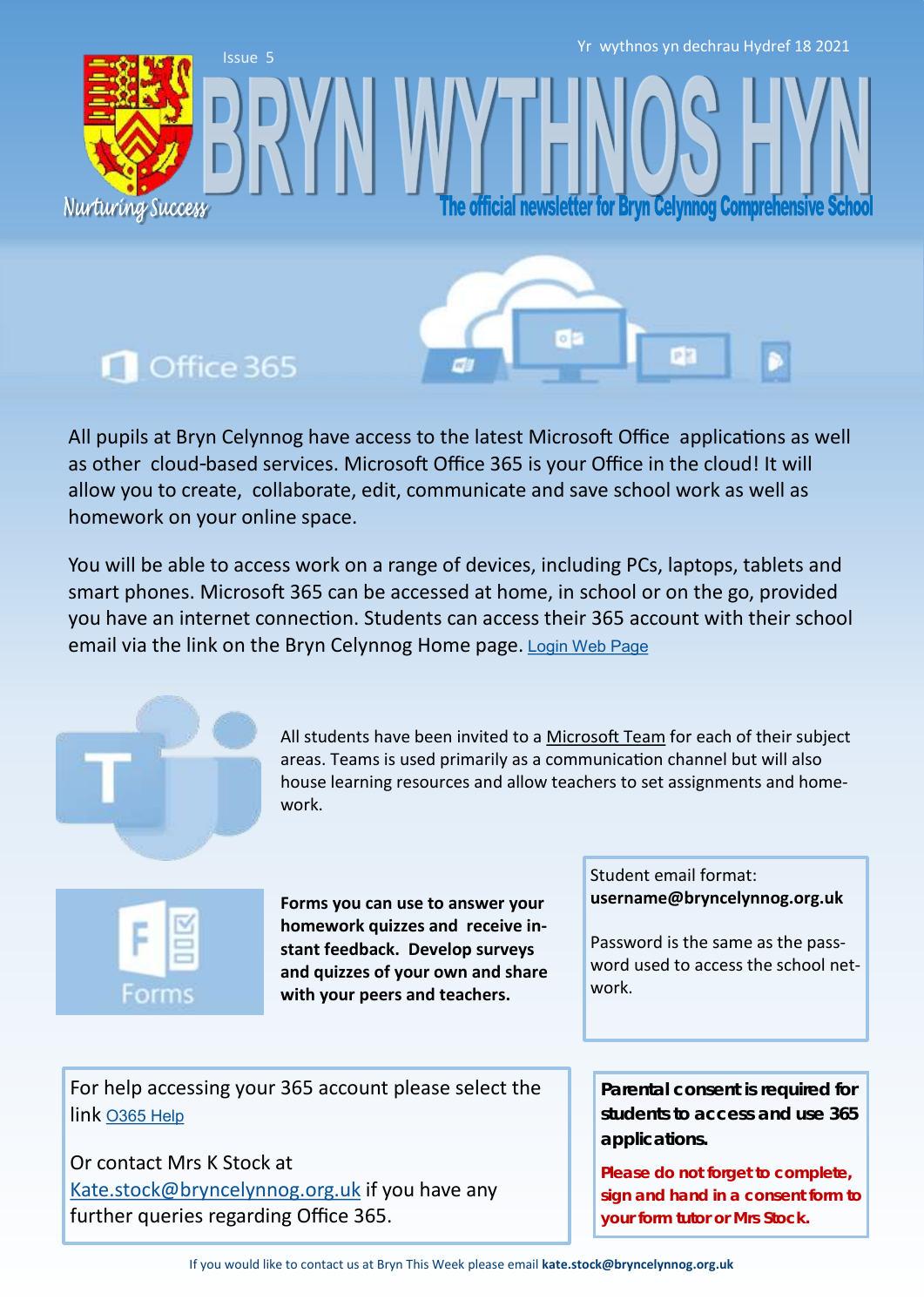Week beginning 18th October 2021



# Issue 5 **Class**

## **Pupil Accounts**

Pupils have been given access to their own account, which they will be able to log into via a computer/mobile phone app or by speaking with their Form Tutor.

Once a pupil has logged into their account they will be able to see their behaviour points and have access to the Reward Store, where they can purchase rewards online with the positive points they have collected.

#### **Rewards Store**

Rewards are an acknowledgement of pupils' hard work and effort both in the classroom and around the school. There is a constant expectation that all pupils will be praised and rewarded. Pupils will be notified when they receive positive points by their classroom teacher and can monitor their score via the ClassCharts website or App. Positive points also link directly to the Rewards Store in ClassCharts. Pupils can purchase their chosen item from the app and collect it in school. The current list of available items is listed in the Rewards Store.

#### **Parent Account**

Every child has a unique access code, please use this code to create an account by going to the website below:

#### <https://www.classcharts.com/parent/login>

or alternatively you can search your app store to download the ClassCharts app free of charge. Once on the ClassCharts website/app we advise that you listen to the short tutorial to assist you in logging in. If you have more than one child at Bryn Celynnog you can use the plus sign in the top right hand corner with the additional access codes you have received. If you have any queries please contact Miss Jacobs on **[Hayley.Jacobs@bryncelynnog.org.uk](mailto:hayley.jacobs@bryncelynnog.org.uk)**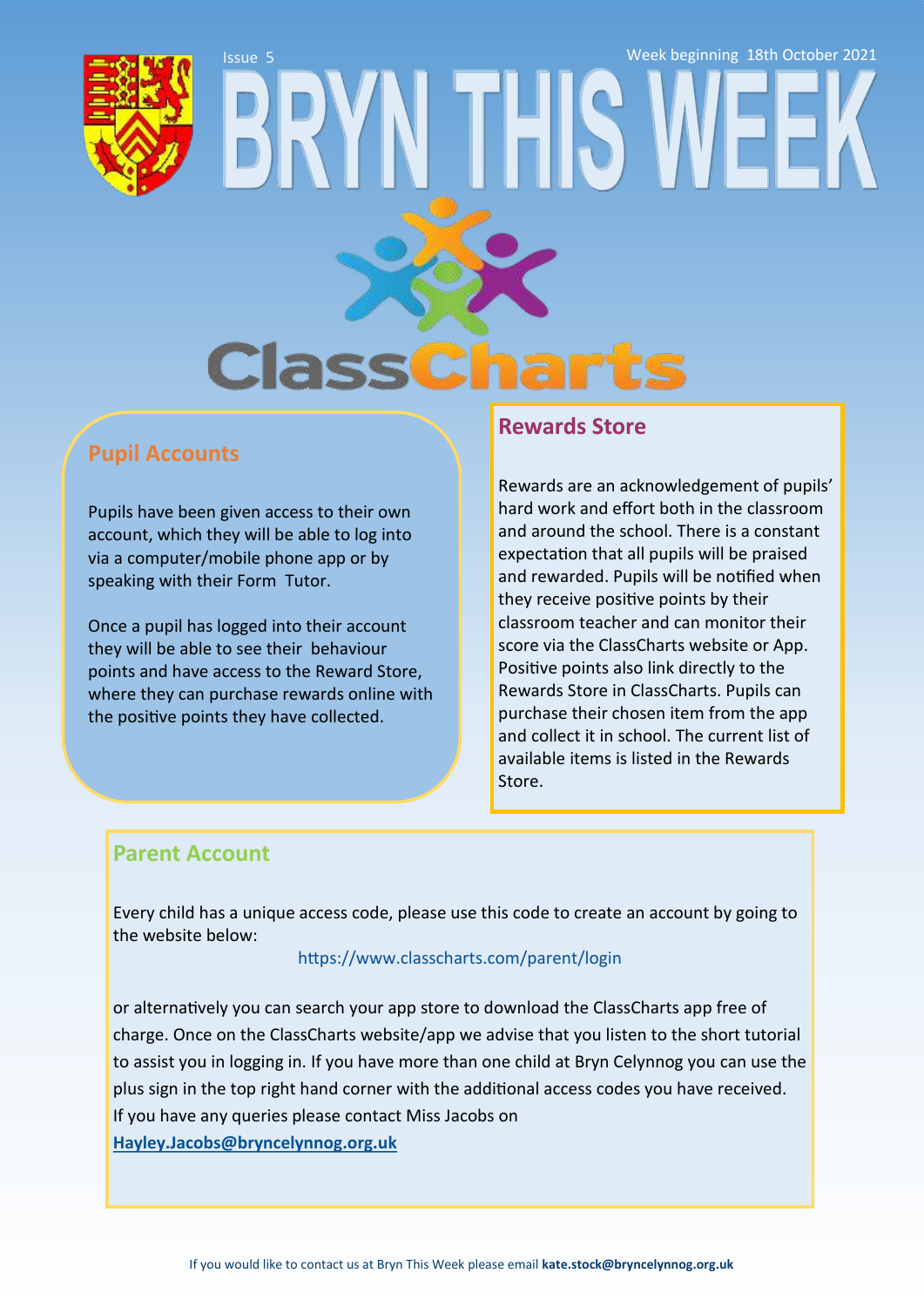Yr wythnos yn dechrau Hydref 18 2021

Issue 5



# **ClassCharts Behaviour Management**

WY I FIN

We have a very clear behaviour management system in place, which your child should already be aware of. Members of staff follow this system to deal with poor behaviour in lessons to ensure effective learning is able to take place. A range of consequences and sanctions are in place for pupils who do not uphold our simple and achievable expectations:

- **D1 -** This is issued to a pupil when a member of staff has to speak to them regarding their behaviour in lesson. The pupil is told that they are now on a D<sub>1</sub>.
- **D2** This is issued when a pupil has been moved to a new seat due to persistent poor behaviour. This is the second time a teacher has had to speak to a pupil during the lesson.
- **D3**  This is issued when a pupil has had to be spoken to for the third time about their behaviour. This may be issued if a pupil is consistently disrupting the class/not following instructions or continued poor behaviour. When a D3 is issued the Head of Faculty will remove the pupil from the lesson.
- **D4** Pupils who proceed through sanctions D1 D3 and fail with the Head of Faculty intervention are sent to the D4L room and issued a D4.

## **Removal to Discipline for Learning (D4L) room will be immediate for:-**

- Serious behaviour out of lessons
- Verbal abuse
- Behaviour towards others which is considered dangerous
- Damage to, or theft of, school property or that of others.